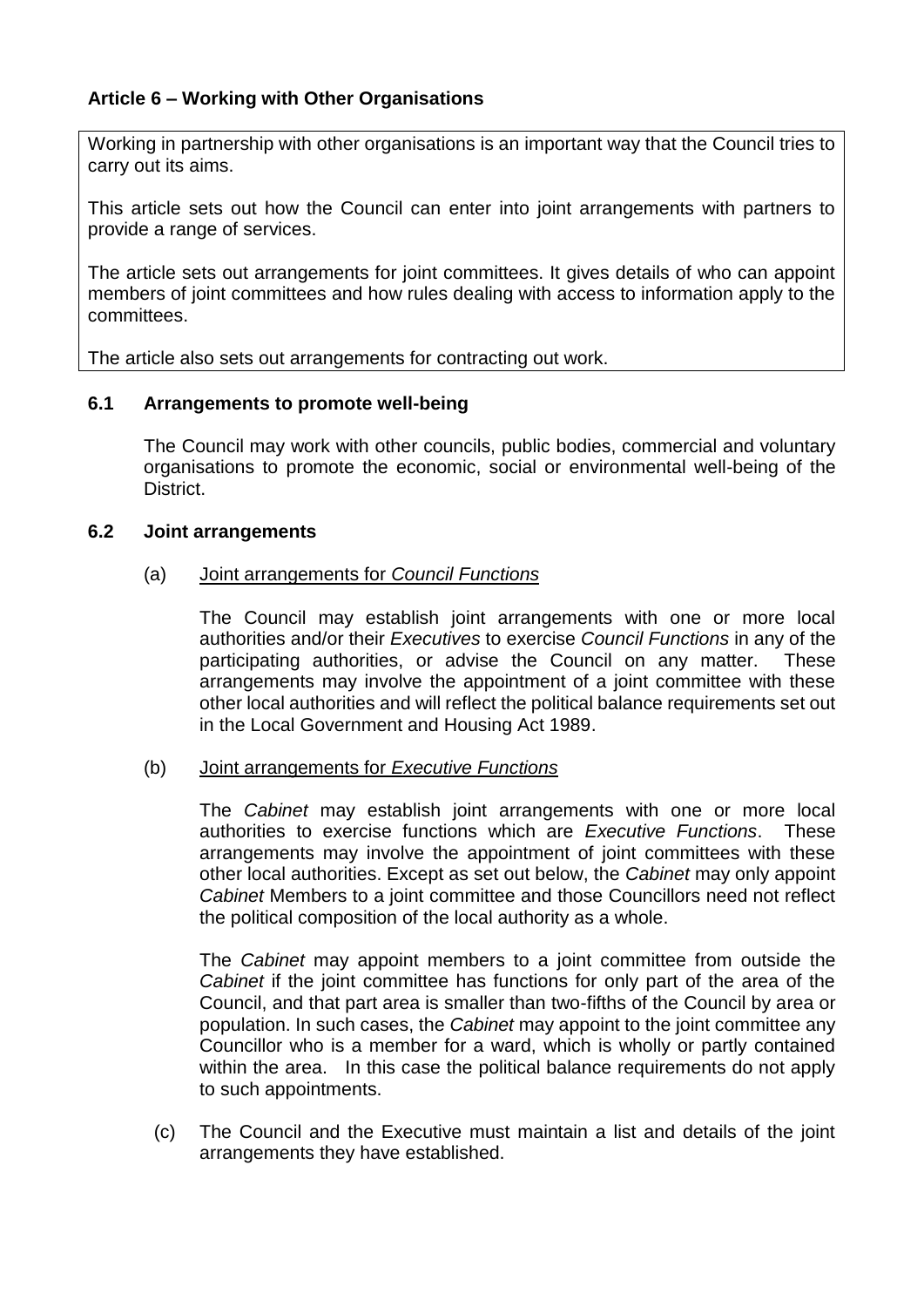## **6.3 Access to information**

- (a) The Access to Information Rules in Part 4 of this Constitution apply to joint committees.
- (b) If all the members of any joint committee are members of the *Executive* in each of the participating authorities then the same rules on access to information will apply as those that apply to the *Cabinet*.
- (c) If the joint committee contains members who are not on the *Executive* of any participating authority, then the same rules on access to information will apply as those that apply to *Council Meetings*.

## **6.4 Delegation to and from other Local Authorities**

- (a) The *Council Meeting* or the *Cabinet* may delegate their powers and functions to another local authority or, in certain circumstances, the *Executive* of another local authority.
- (b) The decision whether or not to accept such delegation from another local authority will only be taken by the *Council Meeting*.
- (c) All functions can be delegated in this way unless prevented by law.

## **6.5 Contracting Out**

(a) Functions which the *Cabinet* can decide to contract out

The *Cabinet* may contract out to another body or organisation functions which may be carried out by an *Officer* and which are:-

- (i) subject to an order under Section 70 of the Deregulation and Contracting Out Act 1994, or
- (ii) under contracting arrangements where the contractor acts as the Council's agent under usual contracting principles,

providing there is no delegation of the Council's discretionary decision making.

(b) Rykneld Homes

The Council has delegated housing management and maintenance functions, housing appeals and the management of some of its anti-social behaviour functions to Rykneld Homes as set out in the *Functions Scheme.*

### **6.6 Strategic Alliance with Bolsover District Council**

(a) The Council has formed a Strategic Alliance with Bolsover District Council, in place since 2011. A shared management team lead the transformation programme covering both councils.